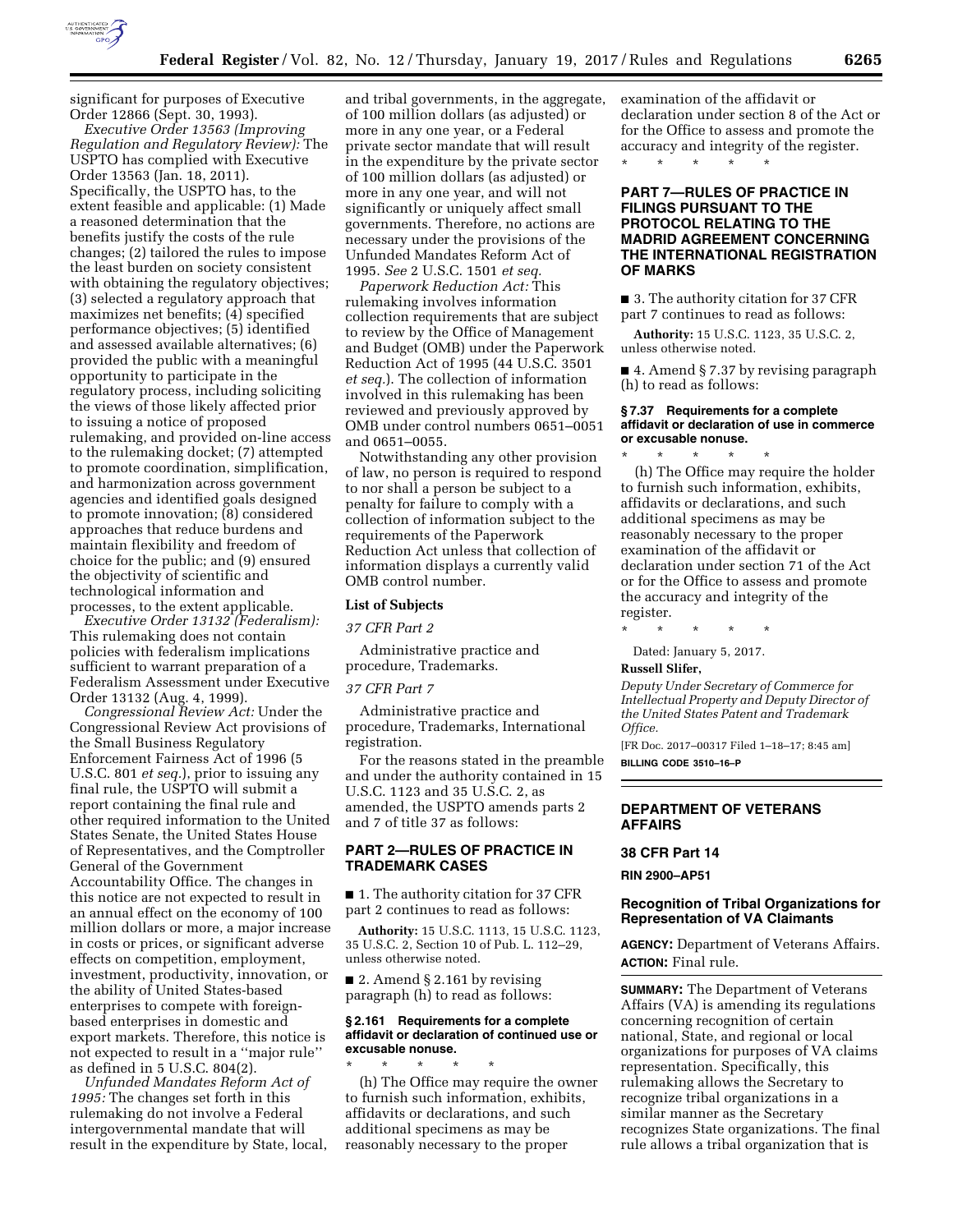established and funded by one or more tribal governments to be recognized for the purpose of providing assistance on VA benefit claims. In addition, the final rule allows an employee of a tribal government to become accredited through a recognized State organization in a similar manner as a County Veterans' Service Officer (CVSO) may become accredited through a recognized State organization. The effect of this action is to address the needs of Native American populations who are geographically isolated from existing recognized Veterans Service Organizations (VSOs) or who may not be utilizing other recognized VSOs due to cultural barriers or lack of familiarity with those organizations.

**DATES:** *Effective Date:* This rule is effective February 21, 2017.

## **FOR FURTHER INFORMATION CONTACT:**

Dana Raffaelli, Staff Attorney, Benefits Law Group, Office of the General Counsel (022D), Department of Veterans Affairs, 810 Vermont Avenue NW., Washington, DC 20420, (202) 461–7699. (This is not a toll free number.)

**SUPPLEMENTARY INFORMATION:** On July 20, 2016, VA issued a proposed rule to amend part 14 of title 38, Code of Federal Regulations, to provide for the recognition of tribal organizations that are established and funded by tribal governments so that representatives of the organizations may assist Native American veterans and their families in the preparation, presentation, and prosecution of their VA benefit claims. 81 FR 47087–47094. VA proposed to allow a tribal organization that is established and funded by one or more tribal governments to be recognized for the purpose of providing assistance on VA benefit claims. *Id.* In addition, VA proposed to allow an employee of a tribal government to become accredited through a recognized State organization in a similar manner as a CVSO may become accredited through a recognized State organization and to extend office space opportunities already granted to certain employees of State organizations to employees of tribal organizations. *Id.* 

VA received 17 comments on the proposed rule. Overall, the comments were supportive of the proposed rule. A couple of commenters stated that they currently meet or will be able to meet the accreditation requirements for recognition as a tribal organization. The actual requests for recognition of specific tribal organizations are outside the scope of this rulemaking. However, VA invites all interested organizations or applicants to consider requesting recognition after this rulemaking takes effect. Please see VA's accreditation

Web site for more information on how to request recognition of an organization and how to apply to become accredited as a representative through a recognized organization or as an attorney or agent, *[http://www.va.gov/ogc/](http://www.va.gov/ogc/accreditation.asp)  [accreditation.asp.](http://www.va.gov/ogc/accreditation.asp)* No change is warranted to this rulemaking based on these comments.

A few commenters misinterpreted the proposed rule as meaning that VA intended to propose that VA's recognition of a tribal organization would be tied to VA's recognition of the corresponding State organization. VA is not tying VA recognition of a tribal organization to a State. Recognition of a tribal organization will stand on its own. After a tribal organization becomes recognized by VA, that organization will be able to request to have its own representatives accredited under 38 CFR 14.629. Therefore, VA declines to make any changes based on these comments.

One commenter stated that there is no need to restrict a tribal government employee to being accredited by either a tribal organization or State organization. Although in the proposed rule, we focused much of our discussion on how a tribal government employee may be accredited through a tribal organization or a State organization, we do not intend for this rulemaking to limit the availability of other avenues to achieve VA accreditation. There are several ways that individuals, including tribal members, tribal government employees, and others who work within and serve tribal or Native American communities, may be accredited by VA to represent claimants. If an individual does not wish to be accredited through a tribal or State organization, the individual may seek accreditation through a National or Regional or Local organization or seek accreditation in his or her individual capacity as either an agent or an attorney under the standards set forth in § 14.629(b). Therefore, VA declines to make any changes based on this comment.

One commenter asked whether a tribal veterans' service representative who worked in multiple states would be required to get approval from all of the States in which they work. If the representative is accredited through the tribal organization and representing claimants on behalf of that organization, then the representative would not need to seek any additional accreditation through a State organization. If the representative is a tribal veterans service officer (TVSO) and the representative's sole accreditation status is through a State organization, the representative should confer with that State organization to see if the State has

placed any geographical limits on its accredited representatives. VA does not place any geographical or residency restrictions or limitations on State or tribal organizations as to who may be served by the organization. Therefore, no change is warranted to this rulemaking based on this comment.

A couple of commenters recommended that a tribal organization should have the ability to accredit representatives of State organizations through the tribal organization as well. A VA-recognized tribal organization is welcome to put forth any representatives of its choosing for VA accreditation so long as the organization is able to certify that the potential representative is of good character and reputation, has demonstrated an ability to represent claimants, and is a paid employee working no less than 1,000 hours annually. A recognized tribal organization may also recommend a potential representative for accreditation through the tribal organization by certifying that the individual is accredited and functioning as a representative of another recognized organization, this is commonly referred to as ''crossaccreditation.'' *See* 38 CFR 14.627(j) and 14.629(a). Because we do not view this rulemaking as prohibiting State organization representatives from being accredited through a tribal organization as well, we do not believe that a change is warranted to this rulemaking based on these comments.

One commenter asked if it would be possible for a tribal government to have their employees accredited by a tribal organization and State organization concurrently. VA does not limit an accredited representative to one method of accreditation. Therefore, no change is warranted to this rulemaking based on this comment.

Several commenters appeared to interpret the proposed rule as limiting tribal organizations to representation of only veterans who are Native American and not their dependents or survivors who may not be Native American. It is not VA's intention to limit the type of claimants for VA benefits that any accredited organization, attorney, or agent may represent. The requirements for accreditation require an applying organization to state the number of veterans, survivors, and dependents that will be served by the organization. 38 CFR  $14.628(d)(1)(ii)(D)$ . VA makes no changes based on these comments.

Several commenters also expressed concern over the requirements for recognition in § 14.628(d). Specifically, the commenters expressed concern that many tribal organizations may not be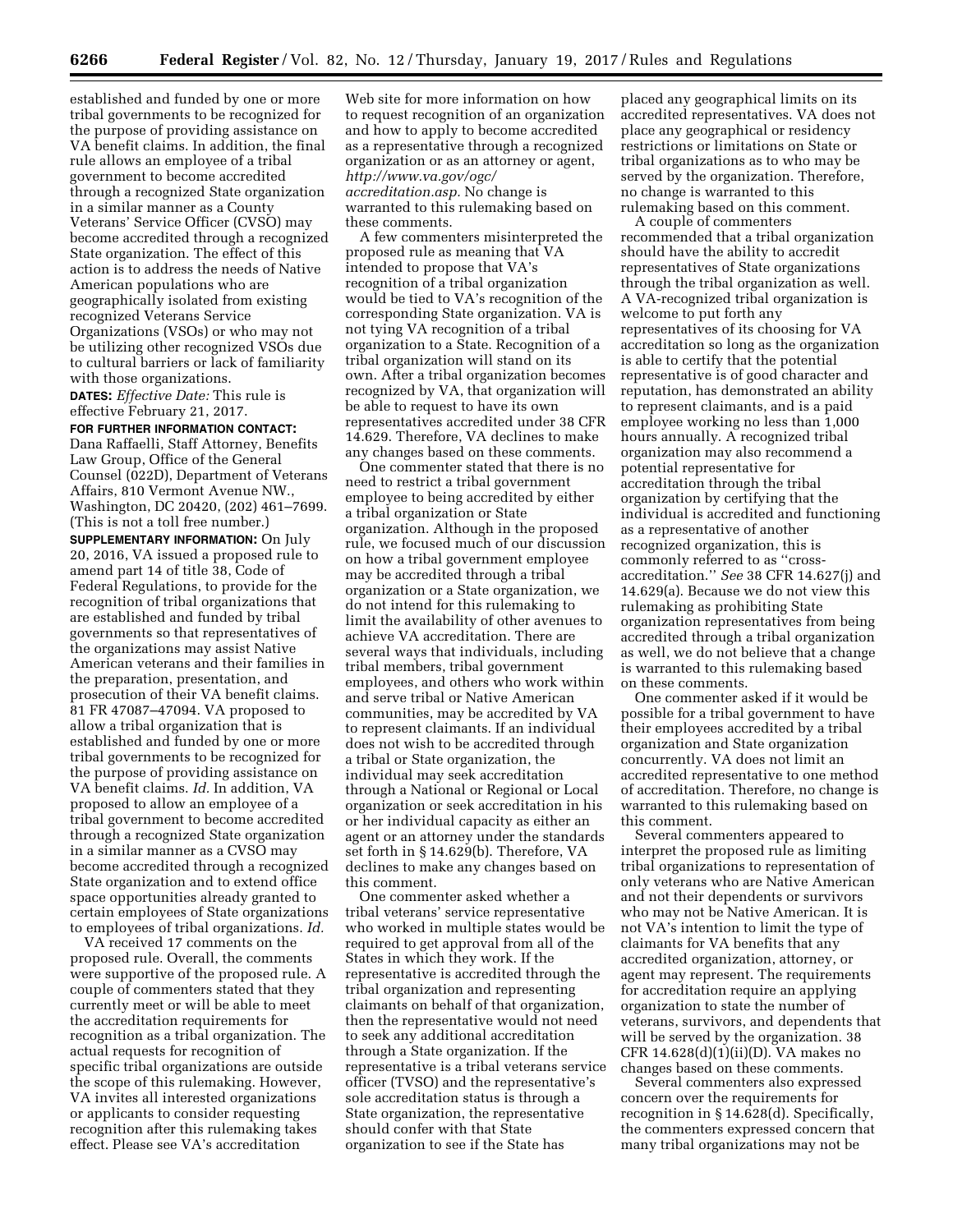able to satisfy the requirement of having a primary purpose of serving veterans, the requirement of a substantial service commitment to veterans as shown either by a sizable organizational membership or by performance of veterans' services to a sizable number of veterans, or requirements concerning funding and training, to include providing the required supporting documentation. As stated in the proposed rule, VA must ensure that VA accredited organizations can provide long-term, competent representation and has found that the § 14.628(d) requirements further that objective. These requirements apply to all organizations seeking VA recognition. Exempting tribal organizations from meeting the § 14.628(d) requirements would not be consistent with the purpose of VA recognition to ensure that veterans are receiving qualified, competent representation on their VA benefit claims. VA has provided additional means to achieve VA recognition or accreditation for those tribal governments that may have difficulty establishing a tribal organization capable of meeting the § 14.628(d) requirements, to include the ability for one or more tribal governments to establish and fund a tribal organization and the ability of an employee of a tribal government to become accredited as a tribal veterans' service officer through a recognized State organization. Therefore, VA makes no changes based on these comments.

Several commenters requested that VA further define or quantify what would constitute adequate funding and a substantial service commitment to veterans either by showing a sizeable organizational membership or by showing performance of veterans' services to a sizeable number of veterans. VA's purpose is to ensure that VA claimants have responsible, qualified representation and the above noted requirements serve as an indicator that the organization is stable. VA makes these determinations on a caseby-case basis taking into consideration all of the evidence of record. VA's goal is to ensure that VA claimants have access to the representation that they may need, and in order to provide such access, VA needs flexibility to make accreditation determinations based on the totality of the circumstances. Therefore, VA declines to make any changes based on these comments.

Several commenters requested that funding be made available to establish tribal organizations. Section 5902, of title 38, United State Code, which is the law that authorizes VA to recognize organizations for the purpose of

providing assistance on VA benefit claims, does not provide for the funding of such organizations to train and maintain representatives. Pursuant to § 14.628(d)(iii)(B), organizations are not precluded from seeking and receiving other sources of State and Federal grant funding so long as the organization's funding is not subject to limitations imposed under any Federal grant or law which would prevent it from representing claimants before VA. Therefore, VA declines to make any changes based on these comments.

Several commenters suggested further outreach and collaboration. On March 3 and 10, 2016, respectively, VA issued letters to tribal leaders and a **Federal Register** notice, 81 FR 12626, seeking comment on VA's consideration of issuing a proposed rule that would amend part 14 of title 38, Code of Federal Regulations, to expressly provide for the recognition of tribal organizations so that representatives of the organizations may assist Native American claimants in the preparation, presentation, and prosecution of their VA benefit claims. Those interested in providing comment were given 30 days to respond. Based on requests from commenters, VA expanded the comment period an additional 15 days to April 26, 2016. VA received comments from 36 commenters. In the proposed rule, VA addressed the comments received from the tribal consultation and provided an additional 60-day comment period. 81 FR 47091– 47093, July 20, 2016. Therefore, VA finds that it has complied with the notice and consultation requirements of the governing Executive Orders. *See*  Exec. Order No. 13175, 65 FR 67249– 67252, Nov. 9, 2000; Exec. Order 12866 sec. 6(a), 58 FR 51735, Sept. 30, 1993; Exec. Order 13563 sec. 2(b), 76 FR 3821, 3821–22, Jan. 18, 2011.

One commenter asked VA to include the veterans departments within the tribal governments as eligible for VA recognition. A Veterans Affairs office or department that is established and funded by a tribal government is included in the definition of tribal organization and may apply for recognition under the rule. Another commenter requested that tribal government be included in the definition of tribal organization. A tribal government would not fit the definition of a tribal organization because the primary purpose of a tribal government is generally much broader than serving the needs of Native American veterans. However, the definition of tribal organization allows for a tribal government to establish such an organization that will be for that specific

purpose. In this same way, VA recognizes State organizations rather than the State governments themselves. Therefore, no change to this rulemaking is warranted based on these comments.

Another commenter stated that, due to the geographic size of their tribal government, it would make sense for it to become its own regional council. If the commenter is asserting its intention to apply to become a VA accredited organization, VA welcomes all organizations to apply once this rulemaking becomes effective. No change is warranted to this rulemaking based on this comment.

One commenter recommended that, regarding tribal government approval for tribal organization representation, the approval be recognized with a single resolution or other document on behalf of member tribal nations. The commenter stated that obtaining resolutions from each nation would be administratively burdensome. Pursuant to § 14.628, the organization requesting VA accreditation must certify to VA that the organization meets the § 14.628(d) requirements for recognition. As long as VA receives certification from each tribal government approving the tribal organization, VA has no objection to the format of the certification being contained in a single resolution or document. An example may be that the establishment of the tribal organization is contained in one resolution and that resolution is signed, or certified, by all of the appropriate officials. VA makes no changes based on this comment.

One commenter asked that VA provide recognition for urban Indian organizations or urban Indian health programs. The comment is unclear on whether such an organization would be able to apply for VA recognition as a tribal organization. VA declines to add an additional organization category at this time. In addition to the amendments discussed in this rulemaking, an organization may still utilize other avenues to apply for VA recognition such as requesting VA recognition as a regional or local organization. To be recognized as a regional or local organization, an organization must meet the requirements of  $\S 14.628(c)$  and (d).

The same commenter asked that employees of urban Indian organizations or urban Indian health programs be recognized as accredited representatives. An individual may apply for accreditation as a representative through a VA-recognized organization under standards set forth in § 14.629(a). Alternatively, an individual may also seek accreditation in an individual capacity as either an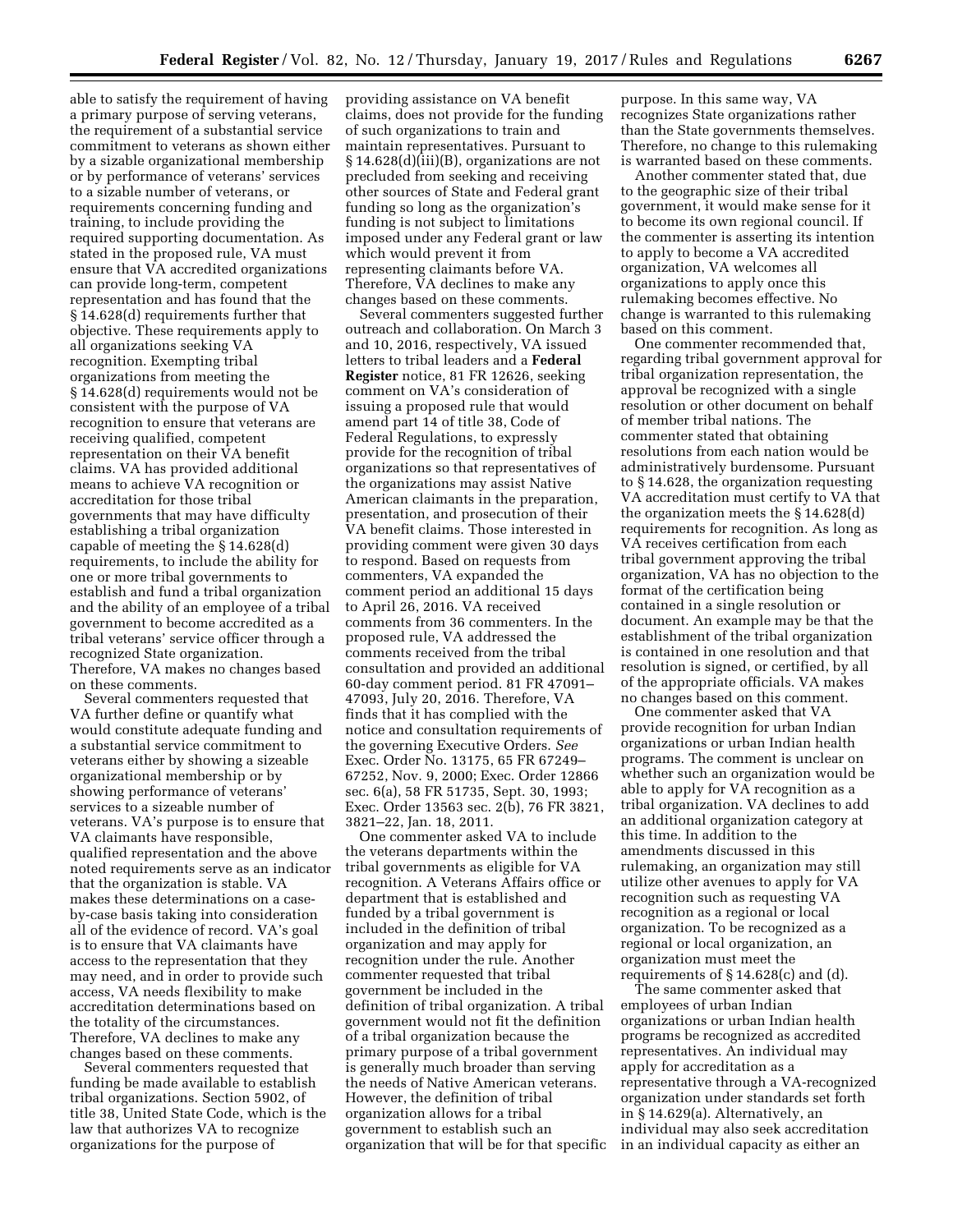agent or an attorney under the standards set forth in § 14.629(b). The commenter also asked that the requirement for tribal veterans' service officers to work 1,000 hours annually be eliminated or lowered. The same hour requirements apply to county veterans' service officers being recommended for accreditation by a State and will, under this rule, apply to tribal veterans' service officers being accredited by a State. As explained in the proposed rule, VA prescribed these criteria in order to ensure adequate training and fitness to serve as a VA accredited representative. VA declines to make any changes based on these comments.

One commenter asked VA to require culturally sensitive training for TVSOs. Section  $14.628(d)(1)(v)(B)$  requires that a request for recognition of an organization include a plan for recruiting and training the organization's representatives. In addition, with regard to TVSOs, the organization's certifying official must certify that the TVSO is a paid employee of the tribal government working no less than 1,000 hours annually, has successfully completed a course of training and examination approved by VA, and that the TVSO will receive regular supervision or annual training to assure the TVSO continues to be qualified to represent claimants. 38 CFR  $14.629(a)(2)(i)$ –(iii). The testing or training for TVSOs may include topics such as cultural sensitivity training at the discretion of the organization. VA declines to add a cultural sensitivity training requirement as we believe each organization would be the best judge of the need for cultural sensitivity training for its own representatives. In addition, such an addition would not be a logical outgrowth of the proposed rule. Therefore, VA makes no changes based on this comment.

One commenter stated that, with regard to the Paperwork Reduction Act (PRA) requirements, VA had underestimated the number of applicants/respondents that would apply to become an accredited tribal organization. However, the commenter did not provide a number of how many applicants/respondents they thought VA would receive. VA notified the Office of Management and Budget (OMB) of the commenter's concern and amended its PRA submission to double the number of applicants/respondents from 5 to 10 per year.

One commenter asked to what extent OMB was involved in the formulation of this rule. Executive Order 12866, 58 FR 51735, requires that OMB, specifically the Office of Information and Regulatory Affairs, review regulations before they

are submitted for publication in the **Federal Register**. VA submitted the proposed rule and required supporting documents prior to the publication of the proposed rule and will comply with the requirements of the Executive Order in issuing this final rule. No change to this rulemaking is warranted based on this comment.

One commenter asked to what extent VA believes that all States would support this rulemaking. VA has not received any adverse comments from States on this rulemaking. As previously stated, recognition of a tribal organization is not tied to a State organization. No change to this rulemaking is warranted based on this comment.

One commenter asked what support VA could provide to tribes that do not have enough veterans per capita to participate in the process outlined to coordinate their activities with States or county veterans' service organizations while respecting a tribe's sovereign authority. It is unclear whether the commenter is requesting that VA waive certain accreditation requirements. As previously discussed, VA cannot waive the requirements for accreditation for any organization. A tribe that is unable to establish an organization that is capable of meeting the requirements to be recognized as a tribal organization may be able to have its members apply to become accredited in their individual capacity as claims agents or attorneys or as representatives through another VArecognized organization. VA makes no changes based on this comment.

One commenter said that educational benefits should be allowed to be used at tribal colleges and universities. This comment is outside the scope of this rulemaking. Therefore, no change is warranted based on this comment.

Finally, VA is correcting a grammatical error in proposed § 14.628(b)(2). In the third sentence, VA mistakenly referred to ''tgovernment'' when the correct reference should have been to ''tribal government.'' VA is correcting this error in this rulemaking.

## **Paperwork Reduction Act**

The Paperwork Reduction Act of 1995 (at 44 U.S.C. 3507) requires that VA consider the impact of paperwork and other information collection burdens imposed on the public. Under 44 U.S.C. 3507(a), an agency may not collect or sponsor the collection of information, nor may it impose an information collection requirement unless it displays a currently valid OMB control number. *See also* 5 CFR 1320.8(b)(3)(vi).

This final rule will impose the following new information collection

requirements. The collection of information in 38 CFR 14.628 requires organizations seeking VA accreditation under § 14.628 to submit certain documentation to certify that the organization meets the requirements for VA accreditation. Pursuant to § 14.628(d), an organization requesting recognition must have as a primary purpose serving veterans. In establishing that it meets this requirement, an organization requesting recognition shall submit a statement establishing the purpose of the organization and that veterans would benefit by recognition of the organization.

The organization must also demonstrate a substantial service commitment to veterans either by showing a sizable organizational membership or by showing performance of veterans' services to a sizable number of veterans. In establishing that it meets this requirement, an organization requesting recognition shall submit: The number of members and number of posts, chapters, or offices and their addresses; a copy of the articles of incorporation, constitution, charter, and bylaws of the organization, as appropriate; a description of the services performed or to be performed in connection with programs administered by VA, with an approximation of the number of veterans, survivors, and dependents served or to be served by the organization in each type of service designated; and a description of the type of services, if any, performed in connection with other Federal and State programs which are designed to assist former Armed Forces personnel and their dependents, with an approximation of the number of veterans, survivors, and dependents served by the organization under each program designated.

An organization requesting recognition must commit a significant portion of its assets to veterans' services and have adequate funding to properly perform those services. In establishing that it meets this requirement, an organization requesting recognition shall submit: A copy of the last financial statement of the organization indicating the amount of funds allocated for conducting particular veterans' services (VA may, in cases where it deems necessary, require an audited financial statement); and a statement indicating that use of the organization's funding is not subject to limitations imposed under any Federal grant or law which would prevent it from representing claimants before VA.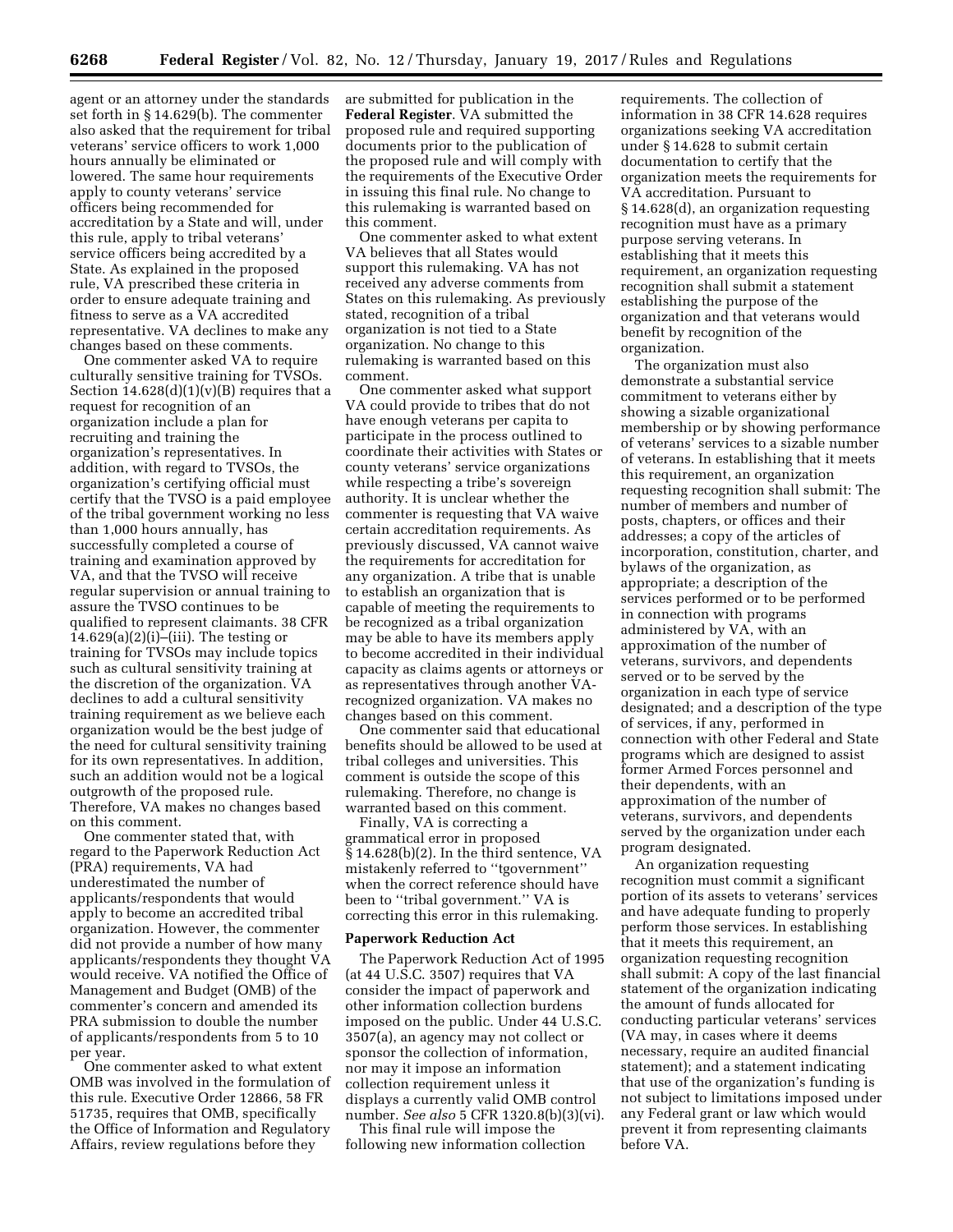An organization requesting recognition must maintain a policy and capability of providing complete claims service to each claimant requesting representation or give written notice of any limitation in its claims service with advice concerning the availability of alternative sources of claims service. In establishing that it meets this requirement, an organization requesting recognition shall submit evidence of its capability to represent claimants before VA regional offices and before the Board of Veterans' Appeals. If an organization does not intend to represent claimants before the Board of Veterans' Appeals, the organization shall submit evidence of an association or agreement with a recognized service organization for the purpose of representation before the Board of Veterans' Appeals, or the proposed method of informing claimants of the limitations in service that can be provided, with advice concerning the availability of alternative sources of claims service. If an organization does not intend to represent each claimant requesting assistance, the organization shall submit a statement of its policy concerning the selection of claimants and the proposed method of informing claimants of this policy, with advice concerning the availability of alternative sources of claims service.

An organization requesting recognition must take affirmative action, including training and monitoring of accredited representatives, to ensure proper handling of claims. In establishing that it meets this requirement, an organization requesting recognition shall submit: A statement of the skills, training, and other qualifications of current paid or volunteer staff personnel for handling veterans' claims; and a plan for recruiting and training qualified claim representatives, including the number of hours of formal classroom instruction, the subjects to be taught, the period of on-the-job training, a schedule or timetable for training, the projected number of trainees for the first year, and the name(s) and qualifications of the individual(s) primarily responsible for the training.

In addition, the organization requesting recognition shall supply: A statement that neither the organization nor its accredited representatives will charge or accept a fee or gratuity for service to a claimant and that the organization will not represent to the public that VA recognition of the organization is for any purpose other than claimant representation; and the names, titles, and addresses of officers

and the official(s) authorized to certify representatives.

As required by the Paperwork Reduction Act of 1995 (at 44 U.S.C. 3507(d)), VA has submitted this information collection to OMB for its review. OMB approved these new information collection requirements associated with the final rule and assigned OMB control number 2900– 0850.

## **Regulatory Flexibility Act**

The Secretary hereby certifies that this final rule will not have a significant economic impact on a substantial number of small entities as they are defined in the Regulatory Flexibility Act, 5 U.S.C. 601–612. It does not require any action on the part of any entity but merely provides a new opportunity for tribal organizations to become recognized by VA for the purpose of assisting VA claimants in the preparation, presentation, and prosecution of claims for VA benefits. Therefore, pursuant to 5 U.S.C. 605(b), this rulemaking is exempt from the final regulatory flexibility analysis requirements of section 604.

#### **Executive Order 13175**

Executive Order 13175 provides that Federal agencies may not issue a regulation that has tribal implications, that imposes substantial direct compliance costs on tribal governments, and that is not required by statute, unless the Federal government provides the funds necessary to pay the direct compliance costs incurred by the tribal governments or the Federal agency consults with tribal officials early in the process of developing the proposed regulation, develops and publishes in the **Federal Register** a tribal summary impact statement, and provides to the Director of OMB any written communications submitted to the agency by the tribal officials.

On March 3 and 10, 2016, respectively, VA issued letters to tribal leaders and a **Federal Register** notice, 81 FR 12626, seeking comment on VA's consideration of issuing a proposed rule that would amend part 14 of title 38, Code of Federal Regulations, to expressly provide for the recognition of tribal organizations so that representatives of the organizations may assist Native American claimants in the preparation, presentation, and prosecution of their VA benefit claims. Those interested in providing comment were given 30-days to respond. Based on requests from commenters, VA expanded the comment period an additional 15 days to April 26, 2016. VA received comments from a total of 37

commenters. VA addressed 36 of those comments in the proposed rule. 81 FR 47087, 47091–47093. During the drafting of the final rule, VA discovered one additional comment submitted in response to the tribal consultation. Therefore, VA is addressing the additional comment and republishing VA's responses to the other comments in this final rule.

One commenter asked if tribal organizations, since they are sovereign nations, would work with their local VA regional offices to include submitting claims through their respective regional offices. VA-recognized tribal organizations will be responsible for providing representation on behalf of their clients in the same manner as all other VA-recognized organizations, which often includes filing claims and evidence in support of their client's claims with the appropriate regional office. For TVSO's whose sole accreditation is through a State organization, VA defers to the State organization on their procedures for submitting claims and evidence to VA. No change is warranted to this rulemaking based on this comment.

The same commenter asked if tribal organizations will ''commit to annual/ routine training [for their] veterans service officers.'' Part of the § 14.628(d) requirements is that an organization seeking accreditation must ''[t]ake affirmative action, including training and monitoring of accredited representatives, to ensure proper handling of claims.'' 38 CFR  $14.628(d)(1)(v)$ . When an organization applies for VA accreditation, the organization must include a plan for recruiting and training the organization's representatives. 38 CFR  $14.628(d)(1)(v)(B)$ . No change is warranted to this rulemaking based on this comment.

One commenter wrote that, currently, their tribal representatives are being accredited through their State as well as other national organizations and was curious as to the ''road blocks'' other tribal organizations were facing. This commenter did not provide any suggestions, and therefore, no change to this rulemaking is warranted.

Several commenters noted that currently Native American veterans face many roadblocks to obtaining representation. One commenter noted that geography, economic, and culture barriers prevent Native American veterans from utilizing currently available representation. These comments were offered in support of the rulemaking, and therefore, no change is warranted.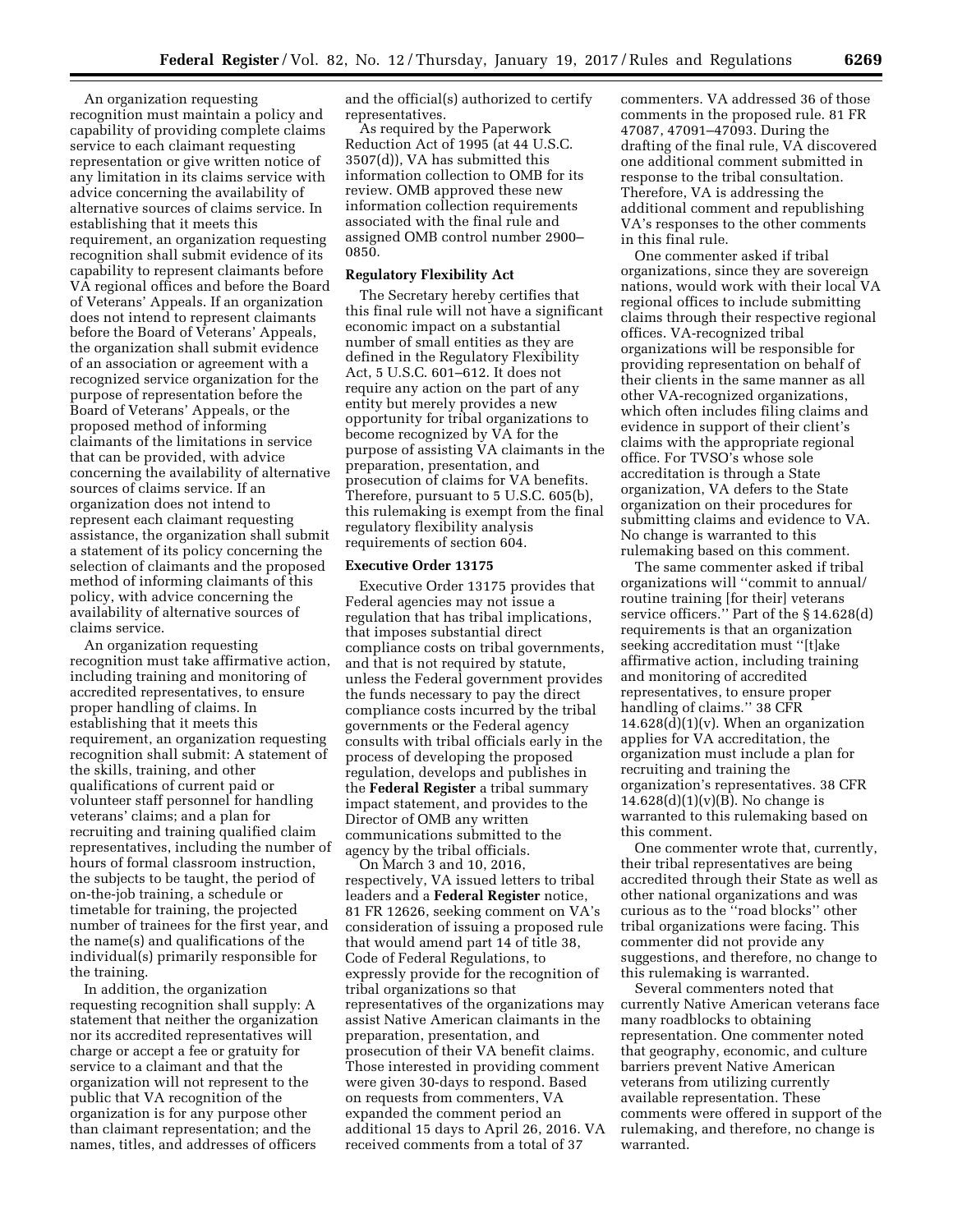A few commenters misinterpreted the language provided in the consultation and notice as meaning that VA intended that VA's recognition of a tribal organization would be tied to VA's recognition of the corresponding State organization. One commenter stated that VA should recognize a tribal organization as ''equal to'' a State organization. VA is not tying VA recognition of a tribal organization to a State and is choosing not to make value judgements as to the importance of the recognition granted to State organizations and Tribal organizations. Recognition of a tribal organization will stand on its own. VA has chosen to use the term *similar* rather than the term *equal* in this rule because there are some differences in the requirements for VA recognition of a tribal organization and the requirements for State organizations. Specifically, the rule will allow a single tribal government, or multiple tribal governments to join together to establish and fund a tribal organization, but such allowance is not permitted for State governments.

A few commenters misinterpreted the language provided in the consultation and notice as limiting recognition of a tribal veterans' service officer through a State. One commenter asked for clarification on what type of employees would be eligible to become accredited by VA. The commenter stated that employees of a tribal nation as well as a tribal organization should be eligible. We agree, and the final rule allows for both avenues to attain VA accreditation depending on the tribal government's size, relationships with other tribal governments, relationships with States, and the needs of Native American veterans in their area. After a tribal organization becomes recognized by VA, that organization will be able to request to have its own representatives accredited under 38 CFR 14.629. In addition to recognizing tribal organizations and accredit their representatives, VA provides an additional means by which VA may recognize an employee of a tribal government as a tribal veterans' service officer through a State organization. This accreditation is akin to accreditation given to county veterans' service officers through State organizations and is only meant to provide an additional path to VA accreditation. The requirements for a tribal veterans' service officer to become accredited as a representative through a State organization be the same as the requirements for a county veterans' service officer. Therefore, VA makes no changes based on these comments.

One commenter asked what happens to the accreditation of a tribal organization if the Director is relinquished. It seems this comment stems from the misinterpretation previously discussed regarding the accreditation of a tribal organization and the corresponding State organization. The commenter also asked what happens if the State refuses to sponsor the replacement officer. As discussed above, once a tribal organization becomes recognized by VA, that organization can request to have its own representatives accredited under § 14.629. The tribal organization can file with VA to have a replacement officer accredited. Therefore, VA makes no changes based on this comment.

Several commenters also expressed concern over the requirements for recognition in § 14.628(d). Specifically, the commenters expressed concern that many tribal organizations may not be able to satisfy the primary purpose, size, funding, and training requirements, to include providing the required, supporting documentation. One commenter suggested that VA provide the funding for tribes ''to engage in this work.'' Another commenter suggested including Indian Health Services for funding assistance. A few commenters expressed concern about the requirement that the organization must maintain a policy of either providing complete claims representation or provide ''written notice of any limitation in its claims service with advice concerning the availability of alternative sources of claims service.'' 38 CFR 14.628(d)(1)(iv). One commenter seemed to believe VA was questioning the level of competence of tribal representatives. VA must ensure that VA accredited organizations can provide long-term, competent representation and has found that the § 14.628(d) requirements are protective of that mission. These requirements apply to all organizations seeking VA recognition. Exempting tribal organizations from meeting the § 14.628(d) requirements is not consistent with the purpose of VA recognition to ensure that veterans are receiving qualified, competent representation on their VA benefit claims. As previously discussed, VA has provided additional means to achieve VA recognition or accreditation for those tribal governments that may have difficulty establishing a tribal organization capable of meeting the § 14.628(d) requirements, to include the ability for one or more tribal governments to establish and fund a tribal organization and the ability of an

employee of a tribal government to become accredited as a tribal veterans' service officer through a recognized State organization. Therefore, VA makes no changes based on these comments.

One commenter suggested that VA grant accreditation to tribes through a Memorandum of Understanding and included their tribe's Memorandum of Understanding with their State. The commenter also questioned the role of VA in the accreditation and monitoring process. The laws governing VA accreditation are set out at 38 U.S.C. 5902 and 5904 and 38 CFR 14.626– 14.637. These laws apply to all organizations, agents, and attorneys seeking VA accreditation. Pursuant to § 14.628, the organization requesting VA accreditation must certify to VA that the organization meets the § 14.628(d) requirements for recognition. Therefore, a Memorandum of Understanding between VA and a tribe is not sufficient for applying for VA accreditation. Furthermore, VA does monitor its accredited organizations, agents, and attorneys and handles disciplinary matters as they arise. Therefore, VA makes no changes based on this comment.

One commenter suggested that VA engage in additional consultation with Tribes that would be ''interested in becoming recognized veterans['] service organizations, but are unable to meet the requirements.'' In this rule, VA offers alternative avenues for VA recognition and accreditation for tribal governments that may not be capable of establishing an organization that can meet the VA recognition requirements in the rule on their own. VA declines to make any changes based on this comment.

One commenter also recommended that ''VA enter into Memorandums of Understanding with [F]ederallyrecognized tribes and tribal organizations for [v]eterans' [s]ervice [o]fficer training and service reimbursement, on individual bases.'' Another commenter objected to the fact that there was ''no mention of funding to train and maintain such a position.'' Section 5902, of title 38, United State Code, which is the law that authorizes VA to recognize organizations for the purpose of providing assistance on VA benefit claims, does not provide for the funding of such organizations to train and maintain representatives. Pursuant to  $\S 14.628(d)(iii)(B)$ , organizations are not precluded from seeking and receiving other sources of State and Federal grant funding so long as the organization's funding is not subject to limitations imposed under any Federal grant or law which would prevent it from representing claimants before VA.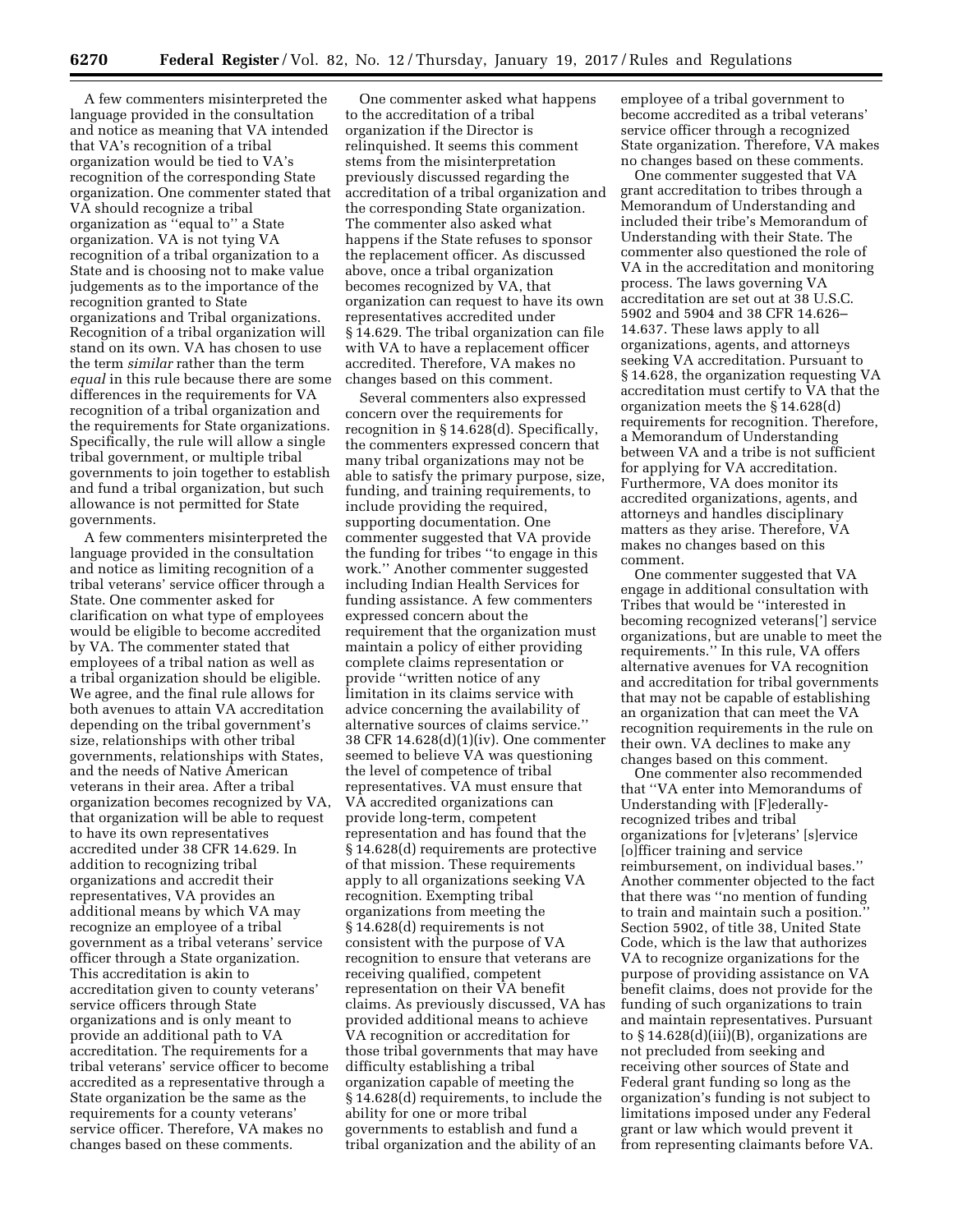Therefore, VA declines to make any changes based on these comments.

One commenter wrote that VA  $\cdot$ should include [F]ederally-recognized tribes, not just tribal organizations funded by tribal governments, as an entity from which applications will be considered to be recognized for . . .'' VA accreditation. Another commenter suggested adding ''[F]ederally recognized tribes'' or ''[F]ederally recognized tribal governments'' as part of the definition for tribal organizations. Another commenter suggested adding tribal communities. For the purposes of the regulations pertaining to the representation of VA claimants, VA defines a tribal government to mean ''the Federally recognized governing body of any Indian tribe, band, nation, or other organized group or community. . .''. VA finds this definition to be inclusive of the comments, and therefore, no change is warranted.

One commenter suggested a legislative amendment to the definition of State in 38 U.S.C. 101(20) to include ''[F]ederally recognized tribal governments.'' Amending the statutory language is something that only Congress can accomplish. Since VA is defining the term ''tribal government'' in regulation and providing an avenue for VA recognition of a tribal organization separate from a State organization, VA does not find such a legislative amendment necessary. Therefore, no change is warranted based on this comment.

Several commenters wrote that ''[s]pecial attention must be paid to what specifically is meant by a '[t]ribal [o]rganization' '' and that VA should offer a clear definition of the term. The commenters did not offer any suggestions for such definition. As previously discussed, VA is defining this term for the purposes of this rulemaking. Therefore, VA does not make any changes based on this comment.

Several commenters asked VA to clarify whether tribal governments, including veterans departments within these governments, would be eligible for VA recognition. A Department of Veterans Affairs or a Veterans Affairs office that is established and funded by a tribal government is included in the definition of tribal organization. Therefore, no change to this rulemaking is warranted based on these comments.

One commenter asked that VA provide recognition for urban Indian organizations. The comment is unclear on whether such an organization would be able to apply for VA recognition as a tribal organization. VA declines to add

an additional organization category at this time. In addition to the amendments discussed in this rulemaking, an organization may still utilize other avenues to apply for VA recognition such as requesting VA recognition as a regional or local organization. To be recognized as a regional or local organization, an organization must meet the requirements of  $\S 14.628(c)$  and (d).

Further, there are several ways that individuals, including tribal members, tribal government employees, and others who work within and serve tribal or Native American communities, may be accredited by VA to represent claimants. An individual may apply for accreditation as a representative through an existing VA-recognized organization under standards set forth in § 14.629(a). Alternatively, an individual may also seek accreditation in an individual capacity as either an agent or an attorney under the standards set forth in § 14.629(b). Therefore, VA declines to make any changes based on this comment.

A couple of commenters submitted statements certifying that their organization would meet the requirements for accreditation for a tribal organization. Applications for accreditation are outside the scope of this rulemaking. Therefore, no change is warranted based on these comments.

One commenter asked whether accredited tribal representatives would be granted access to software programs containing a veteran's claims file information and whether that access would be on tribal grounds. This issue is outside the scope of this rulemaking. Therefore, no change is warranted based on this comment.

One commenter expressed support for VA recognizing tribal organizations in an equal manner as VA recognizes State organizations but suggested that VA authorize a field office close to tribal administration locations and fund one or two veterans service officer positions. The tribal consultation and this rulemaking are limited in scope to recognition for purposes of VA claims representation. The commenter's suggestion of adding a field office is beyond the scope, and therefore, VA declines to make any changes based on this comment. VA also declines to make any changes to the commenter's suggestion of funding job positions for veterans service officers. Part of the § 14.628(d) requirements is that an organization seeking accreditation must commit a significant portion of its assets to veterans' services and have adequate funding to properly perform those services. 38 CFR 14.628(d)(1)(iii).

A few commenters expressed concern that the rulemaking is limiting VA recognition for the preparation, presentation, and prosecution of claims for VA benefits. One commenter seemed to think VA is depriving veterans from other title 38 benefits. The commenters did not specify what other accreditation they are seeking. As previously discussed, the relevant regulations in 38 CFR part 14 are to recognizing organizations and accrediting individuals to assist in the preparation, presentation, and prosecution of VA benefit claims. Pursuant to section 5902, VA accreditation may not be granted for any other purpose. This rulemaking in no way deprives any veteran of any title 38 benefits. Therefore, no change is warranted based on these comments.

One commenter suggested that office space opportunities should be available to tribal governments and organizations in the same manner as they are available to State organizations. As previously discussed, this rule will, under § 14.635, allow the Secretary to furnish office space and facilities, when available, to both State and tribal organization employees who are also accredited to national organizations for the purpose of assisting claimants in the preparation, presentation, and prosecution of claims for benefits. VA will be furnishing office space to tribal organizations in the same manner as it furnishes such space to State organizations. Therefore, no change is warranted based on this comment.

One commenter noted that VA should allow a tribal government employee to become accredited through an accredited body of their choice. VA in no way is limiting how a particular individual may apply to become an accredited VA representative. As previously discussed, VA is merely providing additional paths to VA accreditation than currently exist. Therefore, VA declines to make any changes to this rulemaking based on this comment.

Several commenters suggested further outreach and collaboration. One commenter suggested that VA form a tribal workgroup to allow representatives from tribal organizations to collaborate on implementing the new program. One commenter provided VA with their tribal consultation policy. Other commenters suggested that VA engage in additional consultation with experts in Indian law and hold an alltribes call to gather additional input for this rulemaking. VA appreciates this information. As previously noted, VA extended the comment period for an additional 15 days to ensure that all interested parties had an appropriate